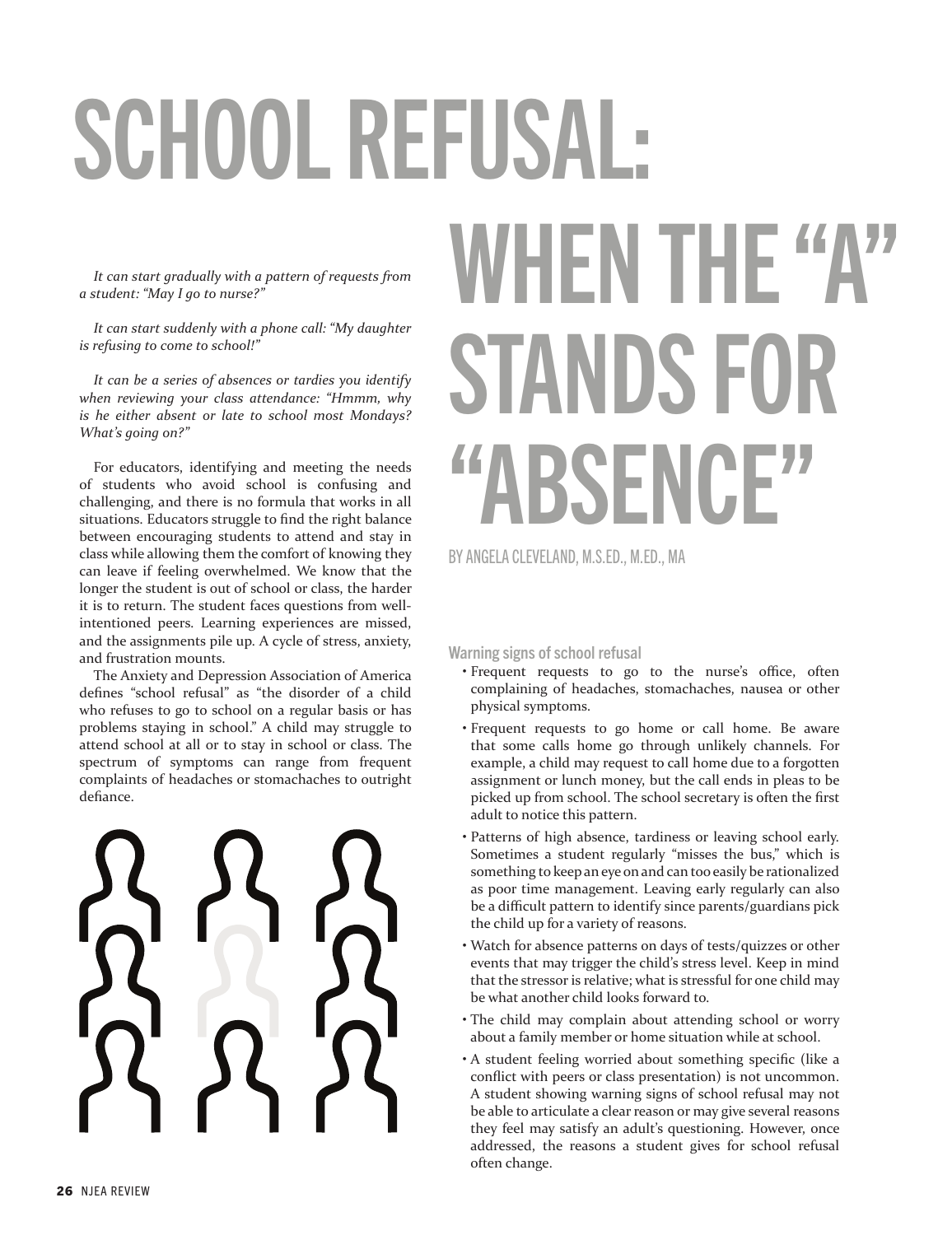#### Addressing school refusal

If you suspect that one of your students may be struggling with school refusal, reach out to your school counselor and administration. It is common for one staff member to raise a small concern that can make a big difference in helping a child and the family address an issue before it escalates.

While every situation is different, there are some key steps to take. It's important to rule out any medical concerns. A medical doctor has access to several screening tools that can help with diagnosis. Also, prescribed medication or even over-the-counter supplements can have side effects that result in increased anxiety, stomachaches or other symptoms that may mirror school refusal. The doctor may refer the child to an outside counselor for support.

If the family seeks counseling assistance, many of the strategies that are being used at home could also be used in school. Deep breathing, taking time to journal thoughts, and the ability to take "breaks" (for example, walk to the water fountain) are relatively easy interventions. The treating professional may request that school staff closely monitor attendance in school and in individual classes.

Sometimes the behavioral specialist in the school gets involved and can help to arrange a system in which family members, school staff, and the child develop a behavioral plan to encourage attendance and keep track of absences to ensure the plan is effective.

One of the most important interventions is having a plan in place to help the child transition into school and feel comfortable and safe. Many children struggle with getting into the building, but once they are at school, they settle in. Creating a welcoming and supportive transition to school often alleviates anxiety. Sometimes this involves starting the school day with a positive interaction. Some children brighten when a staff member greets them each morning. Others feel better leaving homeroom a few minutes early to walk to their first class with a buddy, in order to avoid a crowded, bustling hallway first thing in the morning. For some students, being given the responsibility of feeding the classroom pet or watering classroom plants can be a relaxing way to start the day.

Many educators wonder what the best response from them should be. Should they be empathetic and flexible, allowing the child to leave the room whenever he/she requests to do so? Should they set firm boundaries and require that the child stay in class for at least part of the time?

The unsatisfying response to these questions is "it depends." All children want to know their teachers care for them. For some children, just knowing that they can leave the room immediately if needed is enough to alleviate their concerns. For others, asking to leave is the best way for them to explain that they are feeling stressed, and working through that with them in the classroom is best. Some children appreciate knowing where the boundaries are, and once in class, they settle in.

Author Janet Lansbury said, "In my world there are no bad kids, just impressionable, conflicted young people wrestling with emotions and impulses, trying to communicate their feelings and needs the only way they know how." As educators, it's sometimes very clear when our students are struggling, but other times the struggle is silent.

A colleague of mine once told me that she approaches every child and every adult with the mindset that we all have our struggles in life, and every battle is a big one to the person fighting it. One of the best things about working in a school is that we all stand together and fight the good fight every single day for, and with, our students.

### UNDERGROUND RAILROAD FILM **Never Give Up! Ama's Journey to Freedom on the**



www.nevergiveupfilm.org

*Finding Answers In Nature* **New STEM School Field Trip Program!**

**Somerset County Park Commission Environmental Education Center**

**Tour themes include: Adventures in Stickiness (grades 3-5) Architecture (grades 6-10)**

**Connects with NGSS Contact 908.766.2489 ext. 332 kbender@scparks.org**

**www.SomersetCountyParks.org**